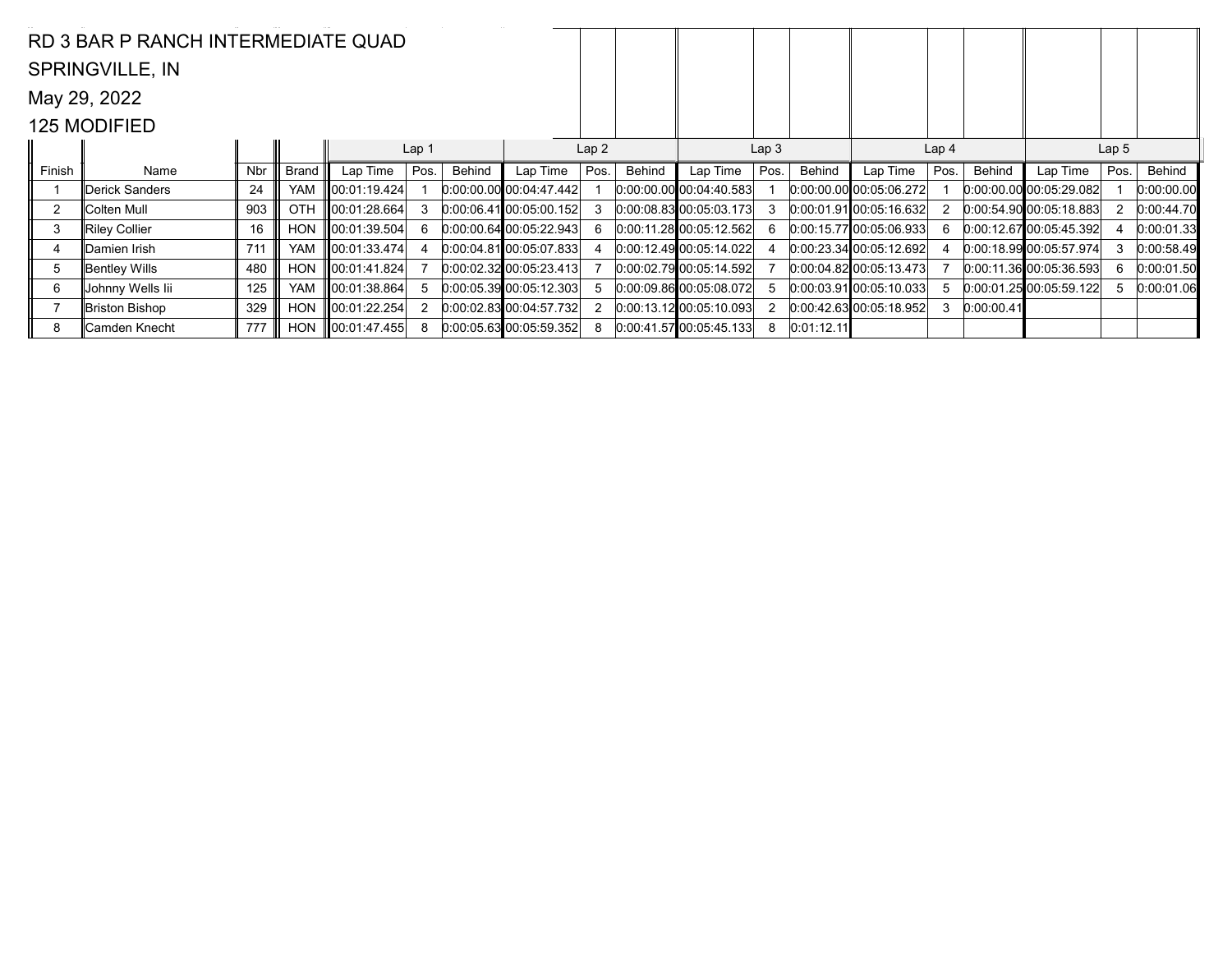|              | Lap6           |            |                             | Lap <sub>7</sub> |        |                                 | Lap 8 |        |                           | Lap <sub>9</sub> |               |
|--------------|----------------|------------|-----------------------------|------------------|--------|---------------------------------|-------|--------|---------------------------|------------------|---------------|
| Lap Time     | Pos.           | Behind     | Lap Time                    | Pos.             | Behind | Lap Time                        | Pos.  | Behind | Lap Time                  | Pos.             | <b>Behind</b> |
| 00:05:13.653 |                |            | 0.00.00.00 00.05.00.092     |                  |        | $[0:00:00:00]$ $[00:05:03.543]$ |       |        | 0.00.00.00 00.05.12.303   |                  | 0:00:00.00    |
| 00:05:29.673 | 2              |            | $0:01:00.72$ 00:05:10.442   | 2                |        | 0.01:11.07 00.05.08.873         | 2     |        | 0.01:16.40 00:05:07.202   | 2                | 0:01:11.30    |
| 00:05:23.003 | 3              |            | 0.00.53.1600.05.19.223      | 3                |        | 0.01.01.94 00.05.24.032         | 3     |        | [0.01:17.10]00:05:30.723] | 3                | 0.01.40.62    |
| 00:05:40.712 | $\overline{4}$ |            | 0.00:16.3700:05:35.803      | 4                |        | 0:00:32.95 00:05:32.252         | 5     |        | [0.00:02.18]00:05:41.473] | 4                | 0:00:51.92    |
| 00:05:39.352 | 5              |            | $[0.00.02.54]$ 00:05:36.003 | 5                |        | $[0:00:02.74]$ 00:05:27.323     | 4     |        | 0.00:38.98 00:06:03.872   | 5                | 0:00:20.21    |
| 00:05:45.733 | 6              | 0:00:04.88 |                             |                  |        |                                 |       |        |                           |                  |               |
|              |                |            |                             |                  |        |                                 |       |        |                           |                  |               |
|              |                |            |                             |                  |        |                                 |       |        |                           |                  |               |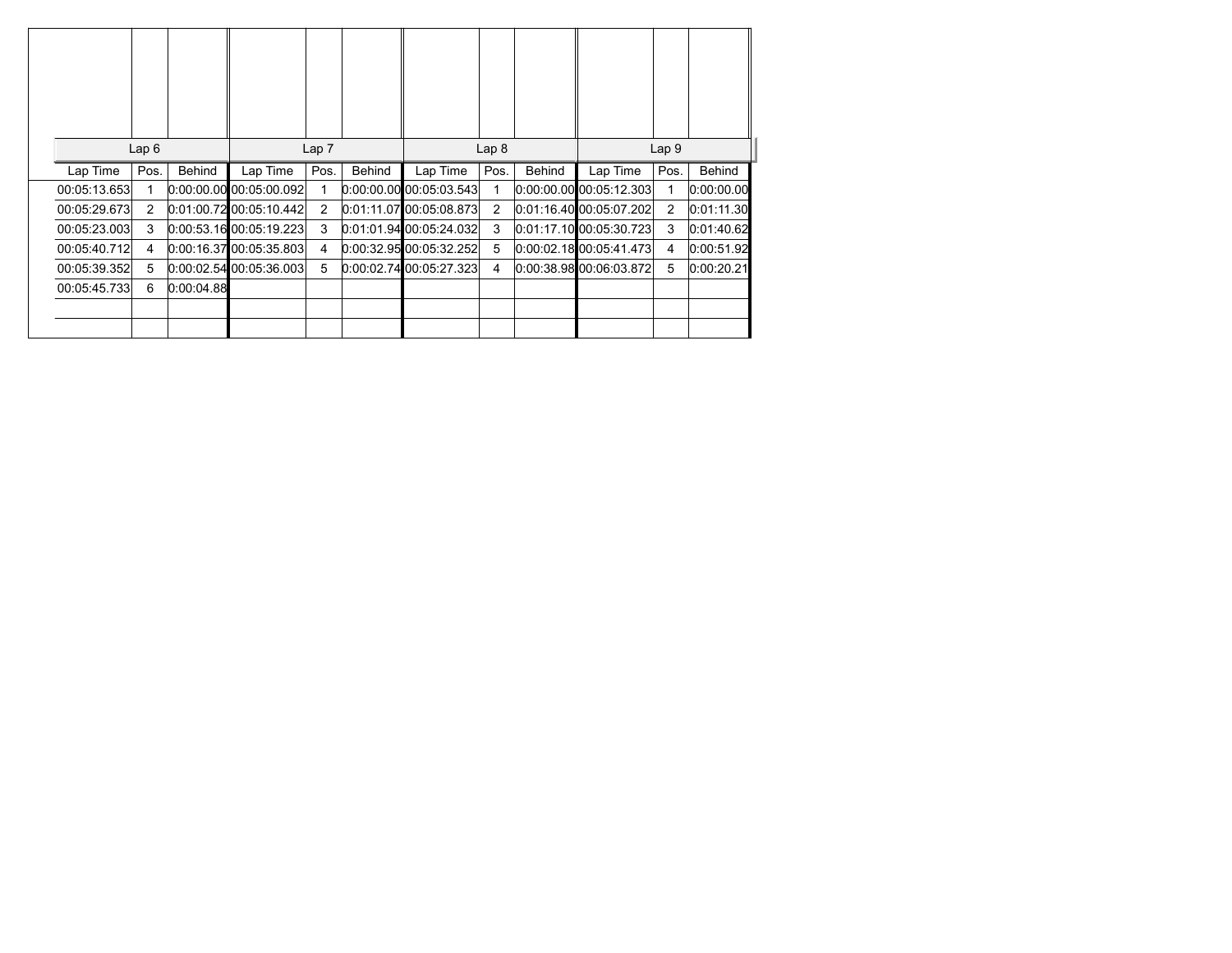|        | RD 3 BAR P RANCH INTERMEDIATE QUAD |     |            |                    |                  |        |                           |      |        |                             |                  |        |                         |                  |        |                             |                  |            |
|--------|------------------------------------|-----|------------|--------------------|------------------|--------|---------------------------|------|--------|-----------------------------|------------------|--------|-------------------------|------------------|--------|-----------------------------|------------------|------------|
|        | <b>SPRINGVILLE, IN</b>             |     |            |                    |                  |        |                           |      |        |                             |                  |        |                         |                  |        |                             |                  |            |
|        | May 29, 2022                       |     |            |                    |                  |        |                           |      |        |                             |                  |        |                         |                  |        |                             |                  |            |
|        | 125 LIMITED                        |     |            |                    |                  |        |                           |      |        |                             |                  |        |                         |                  |        |                             |                  |            |
|        |                                    |     |            |                    | Lap <sub>1</sub> |        |                           | Lap2 |        |                             | Lap <sub>3</sub> |        |                         | Lap <sub>4</sub> |        |                             | Lap <sub>5</sub> |            |
| Finish | Name                               | Nbr | Brand      | Lap Time $ $ Pos.  |                  | Behind | Lap Time                  | Pos. | Behind | Lap Time                    | Pos.             | Behind | Lap Time                | Pos.             | Behind | Lap Time                    | Pos.             | Behind     |
|        | Max Meadows                        | 124 | <b>YAM</b> | $\ 00:01:27.754\ $ |                  |        | $0:00:00.03$ 00:05:09.773 |      |        | $[0.00.00.00]$ 00:04:44.012 |                  |        | 0:00:00.00 00:05:06.593 |                  |        | $[0.00:00.00]$ 00:05:14.942 |                  | 0:00:00.00 |
|        | ∥Aiden Everroad                    | 430 | YAM        | $\ 00:01:35.304\ $ |                  |        | 0.00.07.55000.0534.933    |      |        | 0:00:25.5000:05:29.573      |                  |        | 0:00:45.5200:05:25.182  |                  |        | 0.01:02.28 00:05:44.453     |                  | 0:02:06.37 |
| 3      | ∥Payten Rolfes                     | 111 | <b>YAM</b> | $\ 00:01:27.724\ $ |                  |        | 0.00.00.00 00.05:17.013   |      |        | $0:00:07.21$ 00:05:09.552   |                  |        | 0.00.32.7500.05.08.423  |                  |        | 0.00.34.5800.09.08.434      |                  | 0:02:21.70 |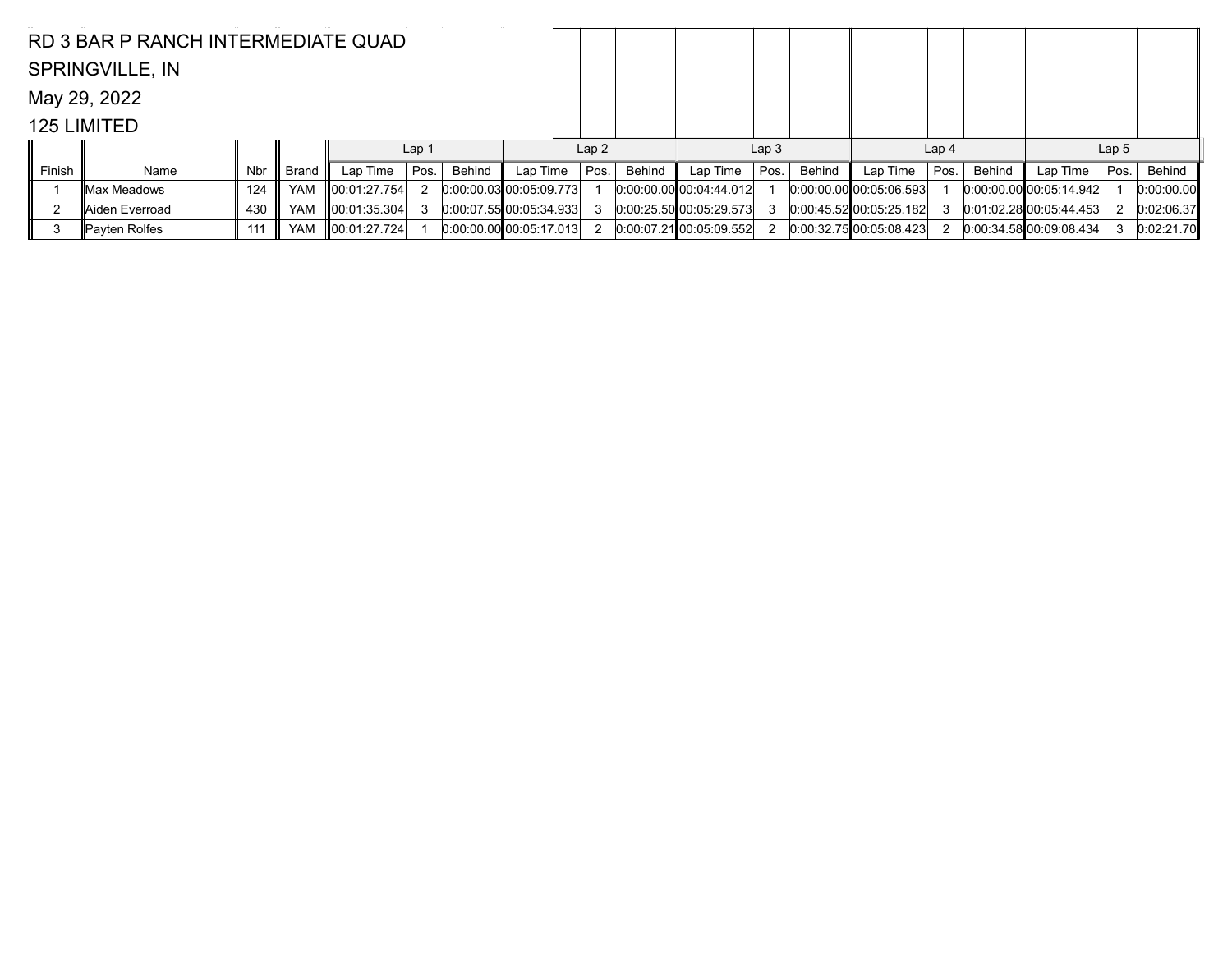|              | Lap6 |        |                           | Lap <sub>7</sub> |        |                           | Lap <sub>8</sub> |        |                         | Lap <sub>9</sub> |            |
|--------------|------|--------|---------------------------|------------------|--------|---------------------------|------------------|--------|-------------------------|------------------|------------|
| Lap Time     | Pos. | Behind | Lap Time                  | Pos.             | Behind | Lap Time                  | Pos.             | Behind | Lap Time                | Pos.             | Behind     |
| 00:05:21.852 |      |        | $0:00:00.00$ 00:05:04 583 |                  |        | $0:00:00.00$ 00:05:12.082 |                  |        | 0.00:00.00 00:05:13.873 |                  | 0:00:00.00 |
| 00:05:40.833 | 2    |        | 0.02.25.3500.05.41.912    | 2                |        | $0.03.02.68$ 00.05:41.583 | 2                |        | 0.03.32.18 00.10.01.895 | 2                | 0:08:20.20 |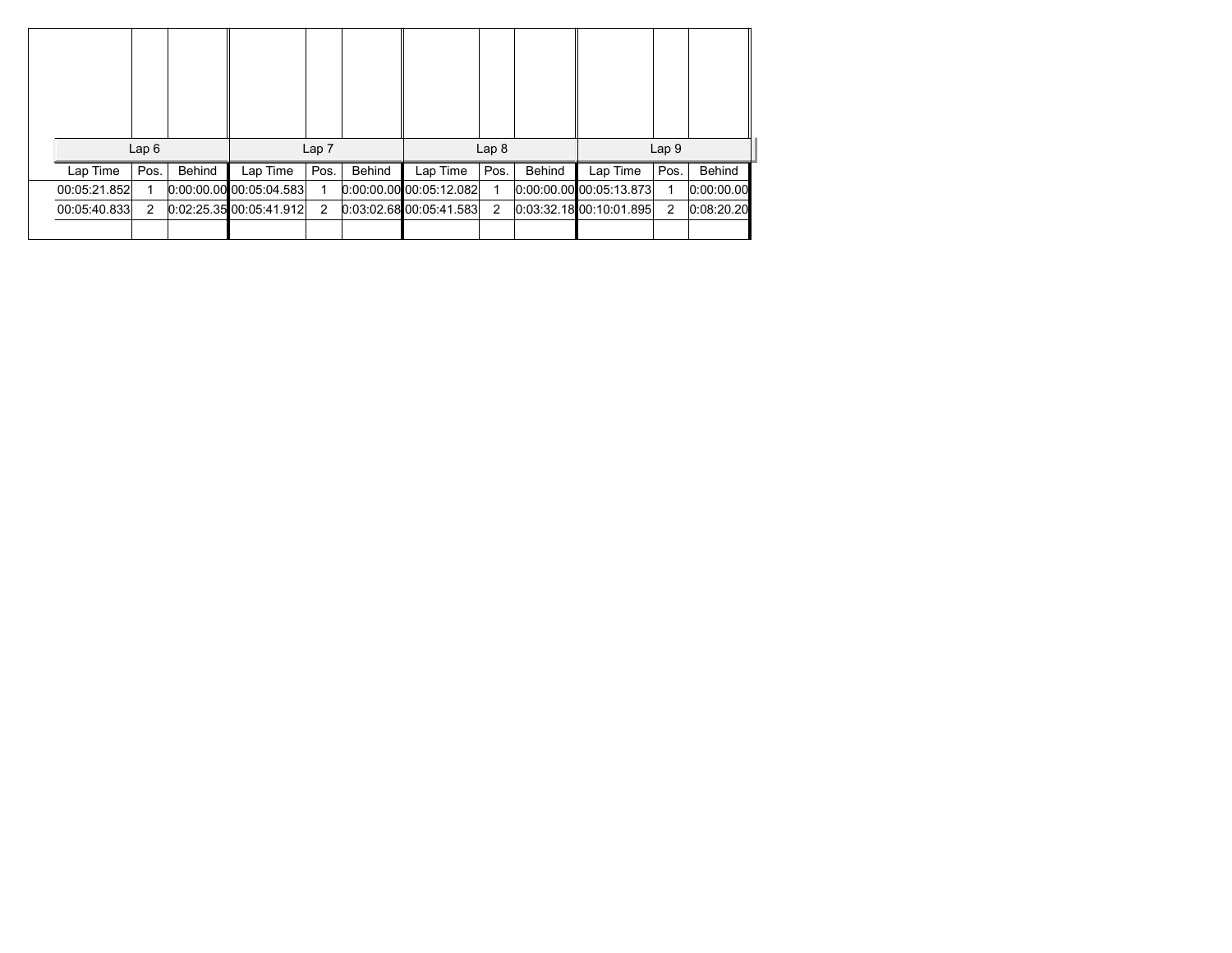|        | RD 3 BAR P RANCH INTERMEDIATE QUAD |     |            |                    |                  |               |                             |      |               |                         |                  |        |                         |                  |               |                                |                  |            |
|--------|------------------------------------|-----|------------|--------------------|------------------|---------------|-----------------------------|------|---------------|-------------------------|------------------|--------|-------------------------|------------------|---------------|--------------------------------|------------------|------------|
|        | <b>SPRINGVILLE, IN</b>             |     |            |                    |                  |               |                             |      |               |                         |                  |        |                         |                  |               |                                |                  |            |
|        | May 29, 2022                       |     |            |                    |                  |               |                             |      |               |                         |                  |        |                         |                  |               |                                |                  |            |
|        | 90 4-STROKE SR                     |     |            |                    |                  |               |                             |      |               |                         |                  |        |                         |                  |               |                                |                  |            |
|        |                                    |     |            |                    | Lap <sub>1</sub> |               |                             | Lap2 |               |                         | Lap <sub>3</sub> |        |                         | Lap <sub>4</sub> |               |                                | Lap <sub>5</sub> |            |
| Finish | Name                               | Nbr | Brand      | Lap Time           | Pos.             | <b>Behind</b> | Lap Time                    | Pos. | <b>Behind</b> | Lap Time                | Pos.             | Behind | Lap Time                | Pos.             | <b>Behind</b> | Lap Time                       | Pos.             | Behind     |
|        | ∥Steele Tuttle                     | 733 | <b>HON</b> | $\ 00:01:39.004\ $ |                  |               | 0.00.00.00 00.06.01.633     |      |               | 0:00.00.38 00:05:47.593 |                  |        | 0.00.00.00 00.05.45.633 |                  |               | $[0.00:00.00]$ $[0.05:42.013]$ |                  | 0:00:00.00 |
|        | ¶Carson Price                      | 218 | <b>HON</b> | $\ 00:01:40.135\ $ | 2                |               | 0:00:01.13 00:06:00.113     |      |               | 0.00.00.00 00.06.04.062 |                  |        | 0.00:16.0800:05:52.873  |                  |               | $[0:00:23.32]$ 00:05:53.613    |                  | 0:00:34.92 |
| 3      | ∥Bryson Price                      | 425 | <b>HON</b> | $\ 00:01:43.715\ $ |                  |               | $[0.00:03.58]$ 00:06:23.853 |      |               | 0.00.26.93 00.06.09.823 |                  |        | 0.00.33.0800.06.03.452  |                  |               | 0.00:43.6600:06:07.063         |                  | 0:00:57.11 |
| 4      | $\parallel$ Riley Figg             | 621 | <b>HON</b> | 00:02:28.498       |                  |               | 0.00:29.34 00:06:49.350     |      |               | 0.01:10.28 00.06:50.344 |                  |        | 0.01:50.80 00:06:42.412 |                  |               | 0.02:29.7600:06:17.923         |                  | 0.02:40.62 |
| 5      | ∥Case Lephart                      | 765 | OTH        | $\ 00:01:59.155\ $ |                  |               | 0:00:15.44100:07:21.773     |      |               | 0.00.03.08100.11.09.106 |                  |        | 0.04.21.84100.08.46.144 |                  |               | 0.06:25.5700:06:51.543         | 5                | 0:06:59.19 |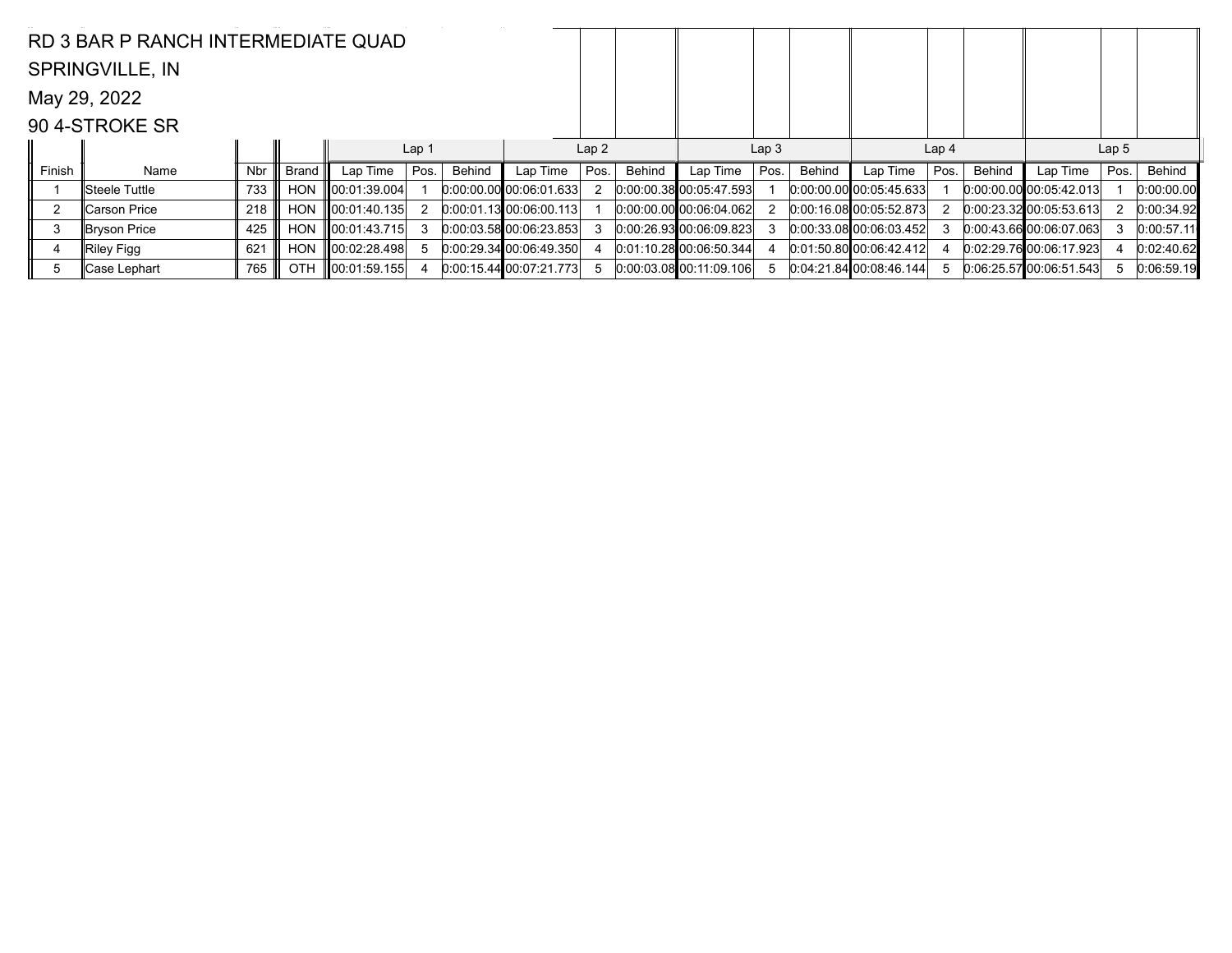|              | Lap6 |            |                             | Lap <sub>7</sub> |            |                             | Lap <sub>8</sub> |               |          | Lap <sub>9</sub> |               |
|--------------|------|------------|-----------------------------|------------------|------------|-----------------------------|------------------|---------------|----------|------------------|---------------|
| Lap Time     | Pos. | Behind     | Lap Time                    | Pos.             | Behind     | Lap Time                    | Pos.             | <b>Behind</b> | Lap Time | Pos.             | <b>Behind</b> |
| 00:05:56.852 | 1    |            | 0.00.00.0000000552.154      |                  |            | $[0.00.00.00]$ 00:05:46.242 |                  | 0:00:00.00    |          |                  |               |
| 00:05:48.793 | 2    |            | 0.00.26.86000.05.58.283     | 2                |            | 0.00:32.99 00:06.04.183     | $\overline{2}$   | 0:00:50.93    |          |                  |               |
| 00:06:11.523 | 3    |            | $[0.01:19.84]$ 00:06:17.993 | 3                |            | 0:01:39.5500:06:56.894      | 3                | 0:02:32.26    |          |                  |               |
| 00:06:35.754 | 4    |            | 0.03.04.8500.0614.983       | 4                | 0:03:01.84 |                             |                  |               |          |                  |               |
| 00:06:51.843 | 5    | 0:07:15.28 |                             |                  |            |                             |                  |               |          |                  |               |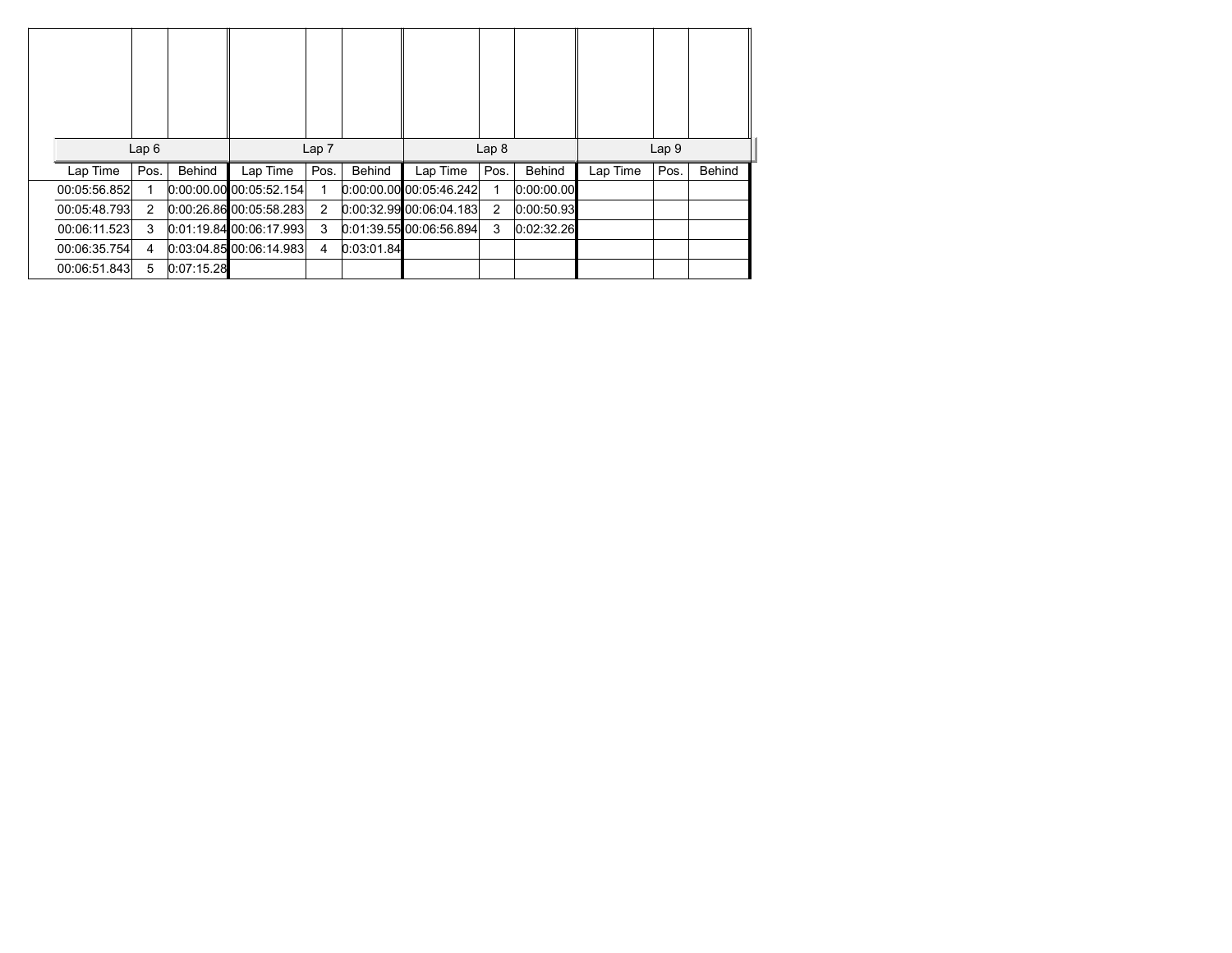|                | RD 3 BAR P RANCH INTERMEDIATE QUAD |     |              |               |                  |        |                             |      |        |                                 |                  |        |                           |                  |        |                             |                  |               |
|----------------|------------------------------------|-----|--------------|---------------|------------------|--------|-----------------------------|------|--------|---------------------------------|------------------|--------|---------------------------|------------------|--------|-----------------------------|------------------|---------------|
|                | <b>SPRINGVILLE, IN</b>             |     |              |               |                  |        |                             |      |        |                                 |                  |        |                           |                  |        |                             |                  |               |
|                | May 29, 2022                       |     |              |               |                  |        |                             |      |        |                                 |                  |        |                           |                  |        |                             |                  |               |
|                | 90 4-STROKE JR                     |     |              |               |                  |        |                             |      |        |                                 |                  |        |                           |                  |        |                             |                  |               |
|                |                                    |     |              |               | Lap <sub>1</sub> |        |                             | Lap2 |        |                                 | Lap <sub>3</sub> |        |                           | Lap <sub>4</sub> |        |                             | Lap <sub>5</sub> |               |
| Finish         | Name                               | Nbr | <b>Brand</b> | Lap Time      | Pos.             | Behind | Lap Time                    | Pos. | Behind | Lap Time                        | Pos.             | Behind | Lap Time                  | Pos.             | Behind | Lap Time                    | Pos.             | Behind        |
|                | ∥Bryer King                        | 712 | <b>HON</b>   | 00:02:08.595  | 8                |        | 0.00.00.60 00.06.21.283     |      |        | 0:00:19.0300:05.57.233          |                  |        | $0:00:08.25$ 00:05:55.012 |                  |        | 0.00.00.00 00.06.24.623     |                  | 0:00:20.82    |
| $\overline{2}$ | ∥Blake Basham                      | 458 | <b>HON</b>   | 00:01:57.355  | 3                |        | 0.00:03.01 00:06:13.493     |      |        | 0:00:07.3500:06:08.012          |                  |        | $0:00:00.00$ 00:06:05.283 |                  |        | 0.00.02.02 00.06.01.783     |                  | 0:00:00.00    |
| 3              | ∥Liam Gulley                       | 101 | <b>HON</b>   | 00:02:05.835  | 6                |        | 0.00.01.84 00.06.37.023     |      |        | 0.00.03.4500.0619.053           |                  |        | 0:00.27.70000:06:08.283   |                  |        | 0.00.05.89 00.06.19.463     |                  | 0:00:05.28    |
| 4              | Tanner Brinegar                    | 70  | <b>HON</b>   | ∥00:01:35.024 |                  |        | 0.00.00.00 00.06:28.473     |      |        | $0:00:00.00$ 00:06:30.714       |                  |        | 0:00.07.1000006:30.093    | 3                |        | [0.00:40.16]00:06:20.073]   |                  | 0:00:37.63    |
| 5              | ∥Ryder Jackson                     | 6   | <b>HON</b>   | 00:01:54.344  | 2                |        | $[0.00:19.32]$ 00:06:45.064 |      |        | 0:00.09.5300:06.50.833          |                  |        | $0.00:12.01$ 00:07:17.014 | 6.               |        | $[0.00.44.45]$ 00:07:02.163 |                  | 0:00:00.36    |
| 6              | ∥Katriel Barnes                    | 721 | <b>OTH</b>   | ∥00:02:03.987 | 5                |        | 0.00.02.28 00.06.42.951     |      |        | 0:00:01.3700:06:31.293          |                  |        | 0.00:16.32[00:06:44.573]  | 5                |        | 0:00:52.61 00:07:22.764     |                  | 0:01:55.91    |
|                | Bryce Barrow                       | 921 | <b>POL</b>   | 00:02:07.995  |                  |        | $[0:00:02:16]$ 00:06:37.573 |      |        | $[0:00:02.71]$ 00:10:14.845     | 10               |        | 0.01.38.4600.05.52.763    | 10               |        | [0.00:15.15]00:05:47.043]   |                  | 0:00:27.76    |
| 8              | Rynlei Sappington                  | 523 | <b>HON</b>   | 00:02:20.355  | 10               |        | 0.00.09.80 00.06.58.453     |      |        | 0.00:05.38 00:06:44.724         |                  |        | $0.00:06.51$ 00:06:44.483 |                  |        | $[0:00:00.76]$ 00:07:01.043 | 6                | 0:00:23.49    |
| 9              | Josie Dike                         | 221 | <b>KAW</b>   | ∥00:02:01.704 |                  |        | $[0:00:04.34]$ 00:06:53.324 |      |        | $[0:00:08.09]$ $[00:07:01.993]$ |                  |        | $0:00:26.78$ 00:07:03.094 | 8                |        | [0.00:12.10]00:07:12.343]   |                  | 0:00:23.04    |
| 10             | ∥Benton Cox                        | 33  | OTH          | ∥00:02:10.555 | 9                |        | $[0.00:01.96]$ 00:07:02.873 |      |        | 0:00:18.40 00:08.08.524         |                  |        | $0.01:18.42$ 00:07:16.073 | 9                |        | $0:01:37.91$ 00:07:14.234   |                  | 10 0:01:12.04 |
| 11             | ∥Garrett Prince                    | 208 | OTH          | 00:02:39.105  | 11               |        | $[0:00:18.75]$ 00:10:09.275 |      |        | 0.03:29.5700:08:19.034          |                  |        | 0.02:07.0000:07:58.194    | 11               |        | 0.04:12.43[00.08:58.154]    |                  | 0:06:11.50    |
|                |                                    |     |              |               |                  |        |                             |      |        |                                 |                  |        |                           |                  |        |                             |                  |               |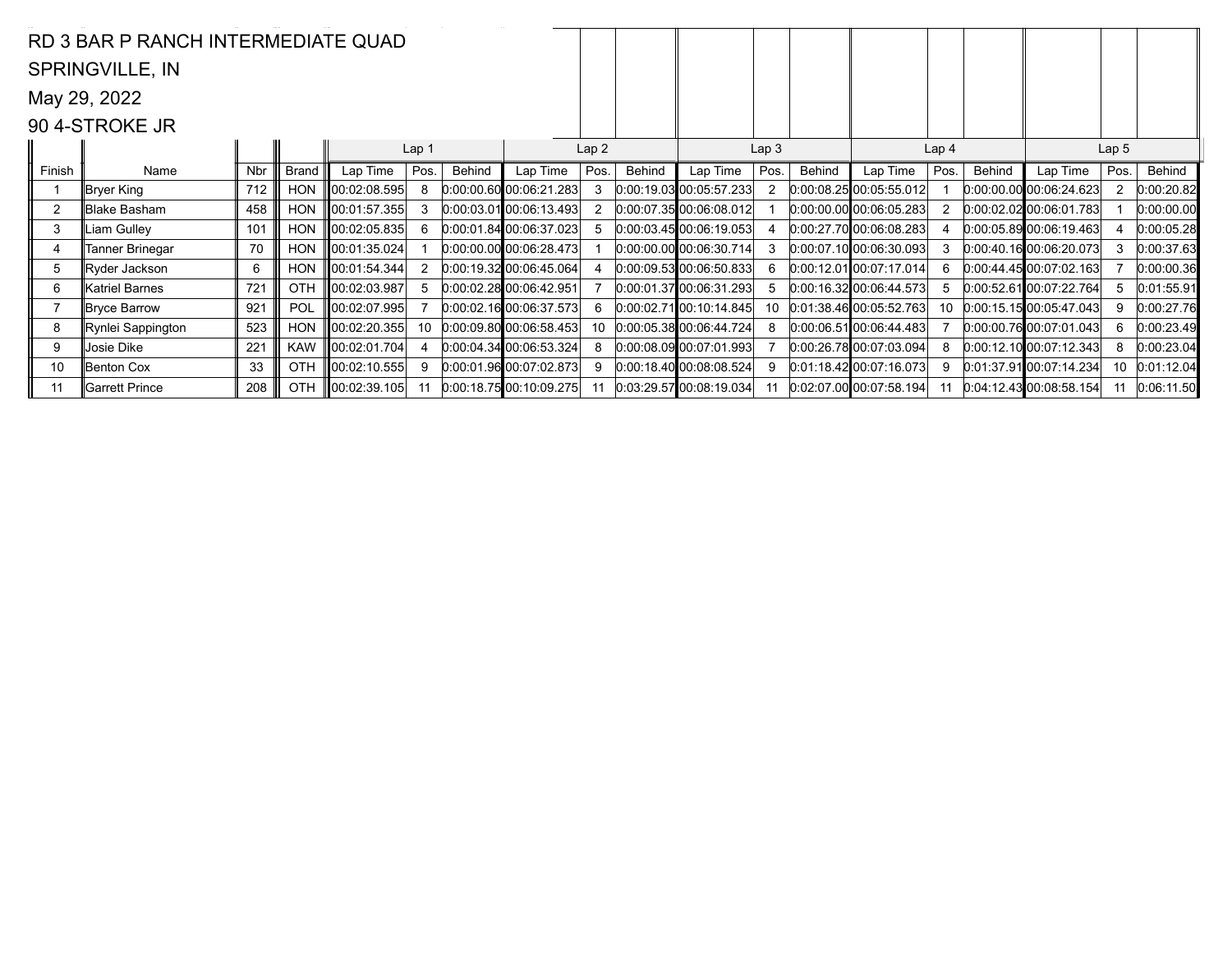|              | Lap6           |            |                           | Lap 7 |            |                           | Lap 8 |            |          | Lap 9 |               |
|--------------|----------------|------------|---------------------------|-------|------------|---------------------------|-------|------------|----------|-------|---------------|
| Lap Time     | Pos.           | Behind     | Lap Time                  | Pos.  | Behind     | Lap Time                  | Pos.  | Behind     | Lap Time | Pos.  | <b>Behind</b> |
| 00:05:45.583 | $\overline{2}$ |            | 0.00.14.19 00.06.04.933   | 2     |            | 0:00:16.5700:05:46.693    |       | 0:00:00.00 |          |       |               |
| 00:05:52.213 | 1.             |            | $0:00:00.00$ 00:06:02.553 | 1     |            | $0.00.00.00$ 00:06:07.843 | 2     | 0:00:04.58 |          |       |               |
| 00:06:20.573 | 4              |            | 0.00.02.84 00.06.36.853   | 3     |            | 0.01.49.82 00.06.40.753   | 3     | 0:02:39.30 |          |       |               |
| 00:06:23.013 | 3              |            | 0.01:15.06000:06:56.353   | 4     |            | 0:00:16.66 00:06:25.874   | 4     | 0:00:01.78 |          |       |               |
| 00:06:49.223 | 6              |            | 0.00.23.92 00.06.37.234   | 5     | 0:02:32.13 |                           |       |            |          |       |               |
| 00:06:49.153 | 5              |            | 0.02.24.49 00.07.06.903   | 6     | 0:00:05.74 |                           |       |            |          |       |               |
| 00:05:59.483 | $\overline{7}$ |            | 0.00.01.06 00.06.43.293   | 7     | 0:00:01.37 |                           |       |            |          |       |               |
| 00:07:00.993 | 8              |            | $0:00:10.34$ 00:07:10.954 | 8     | 0:00:38.01 |                           |       |            |          |       |               |
| 00:07:19.674 | 9              |            | 0.00.42.08 00.07.08.953   | 9     | 0:00:40.08 |                           |       |            |          |       |               |
| 00:07:43.704 | 10             |            | 0.02.03.83 00.0817.874    | 10    | 0:03:12.75 |                           |       |            |          |       |               |
| 00:08:49.214 | 11             | 0:07:17.01 |                           |       |            |                           |       |            |          |       |               |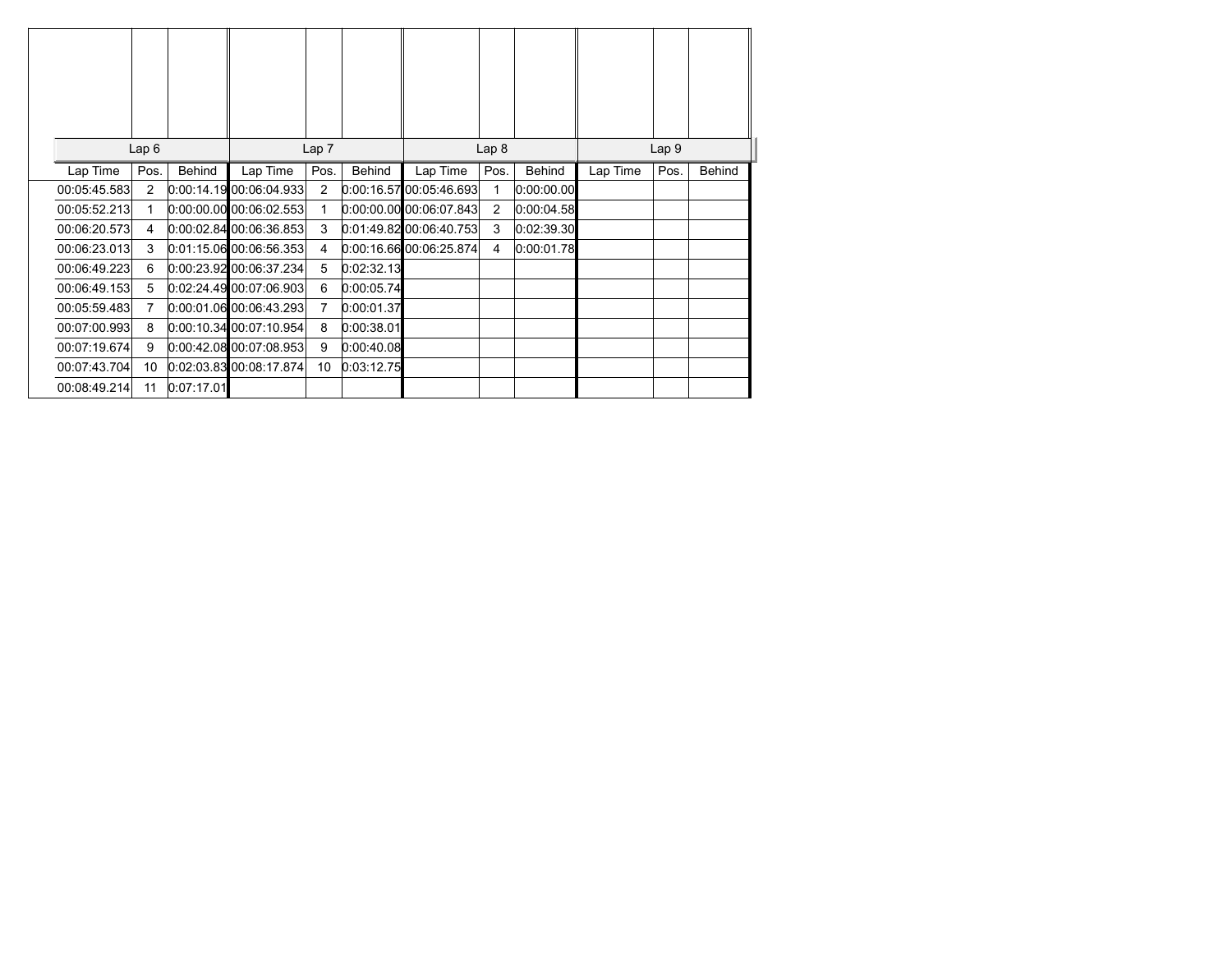|                   | RD 3 BAR P RANCH INTERMEDIATE QUAD |     |            |                    |                  |        |                           |      |        |                             |                  |        |                           |                  |        |                                 |                  |            |
|-------------------|------------------------------------|-----|------------|--------------------|------------------|--------|---------------------------|------|--------|-----------------------------|------------------|--------|---------------------------|------------------|--------|---------------------------------|------------------|------------|
|                   | <b>SPRINGVILLE, IN</b>             |     |            |                    |                  |        |                           |      |        |                             |                  |        |                           |                  |        |                                 |                  |            |
|                   | May 29, 2022                       |     |            |                    |                  |        |                           |      |        |                             |                  |        |                           |                  |        |                                 |                  |            |
| <b>TRAILRIDER</b> |                                    |     |            |                    |                  |        |                           |      |        |                             |                  |        |                           |                  |        |                                 |                  |            |
|                   |                                    |     |            |                    | Lap <sub>1</sub> |        |                           | Lap2 |        |                             | Lap <sub>3</sub> |        |                           | Lap <sub>4</sub> |        |                                 | Lap <sub>5</sub> |            |
| Finish            | Name                               | Nbr | Brand      | Lap Time           | Pos.             | Behind | Lap Time                  | Pos. | Behind | Lap Time                    | Pos.             | Behind | Lap Time                  | Pos.             | Behind | Lap Time                        | Pos.             | Behind     |
|                   | ∥Mikey Scales                      | 43  | <b>POL</b> | $\ 00:01:42.795\ $ |                  |        | $0:00:15.02$ 00:06:33.843 |      |        | 0.00:13.60 00:06:25.123     |                  |        | 0.00.04.44 00.06.31.974   |                  |        | $[0:00:08.60]$ $[00:06:18.012]$ |                  | 0:00:08.40 |
|                   | Kolton Johnson                     | 334 | <b>HON</b> | $\ 00:01:27.775\ $ |                  |        | 0.00.00.00 00.06.35.263   |      |        | 0.00.00.00 00.06.34.283     |                  |        | 0.00.00.0000000627.813    |                  |        | $[0.00.00.00]$ 00:06:18.213     |                  | 0:00:00.00 |
| 3                 | Jacob Godsev                       | 307 | <b>YAM</b> | $\ 00:01:49.815\ $ |                  |        | 0.00.07.02 00.06.59.583   |      |        | $[0:00:32.76]$ 00:07:25.004 |                  |        | $0.01:32.64$ 00:06:50.333 |                  |        | 0.01:51.00000:06:59.964         |                  | 0:02:32.95 |
| 4                 | Aubree Pfeiffer                    | 13  | <b>HON</b> | $\ 00:02:03.965\ $ |                  |        | 0:00:14.15[00:07:08.184]  |      |        | $[0:00:22.75]$ 00:07:22.363 |                  |        | $0.00:20.11$ 00:07:22.973 |                  |        | 0.00:52.7500:07:06.754          |                  | 0:00:59.54 |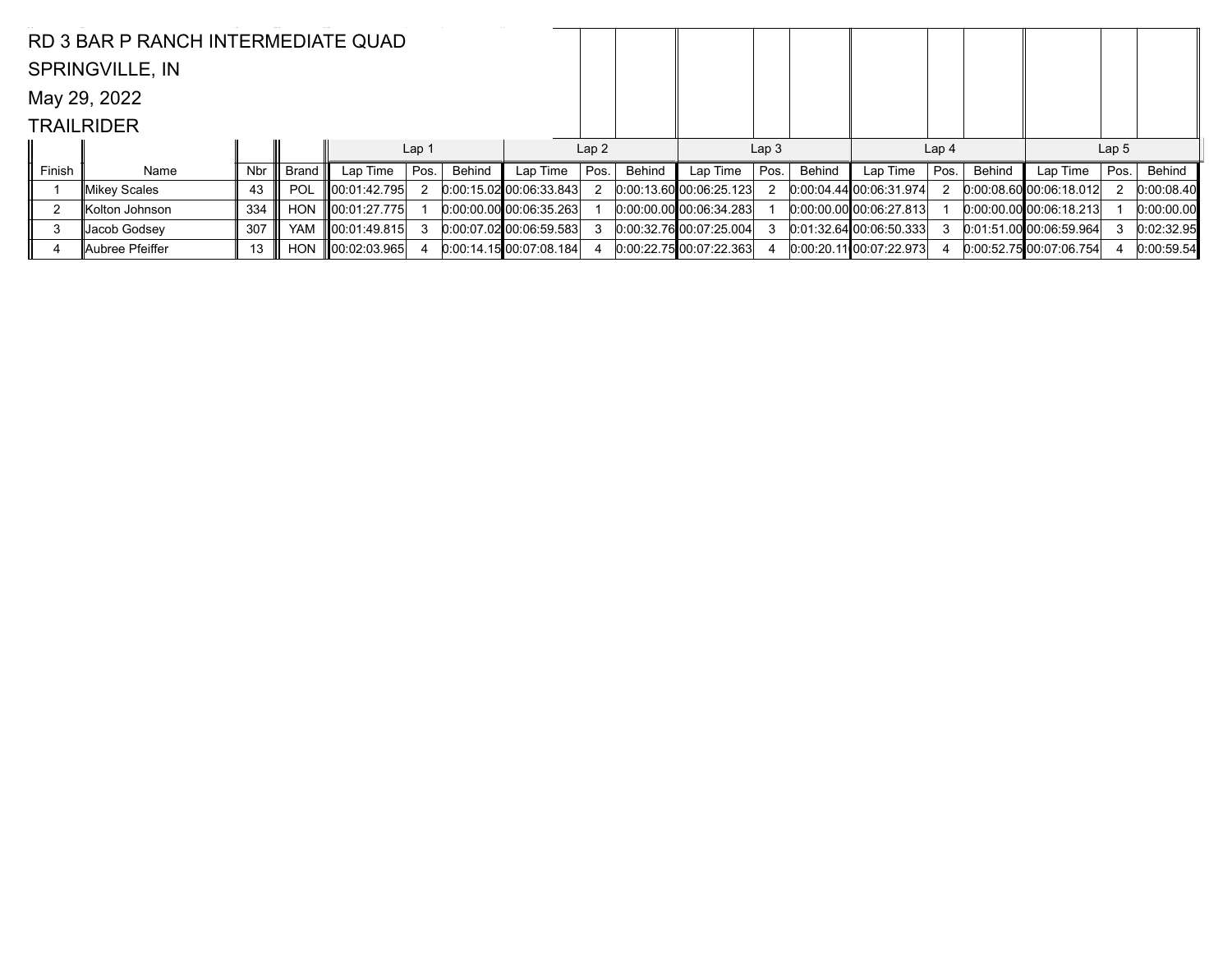|              | Lap6 |               |                           | Lap <sub>7</sub> |               |          | Lap <sub>8</sub> |               |          | Lap 9 |        |
|--------------|------|---------------|---------------------------|------------------|---------------|----------|------------------|---------------|----------|-------|--------|
| Lap Time     | Pos. | <b>Behind</b> | Lap Time                  | Pos.             | <b>Behind</b> | Lap Time | Pos.             | <b>Behind</b> | Lap Time | Pos.  | Behind |
| 00:06:22.054 | 2    |               | $0:00:02.66$ 00:07:05.683 |                  | 0.00:00.00    |          |                  |               |          |       |        |
| 00:06:27.794 | 1    |               | $0:00:00.00$ 00:07:16.363 | 2                | 0:00:08.02    |          |                  |               |          |       |        |
| 00:06:59.993 | 3    |               | 0.03:10.8900:07:05.684    | 3                | 0:03:02.87    |          |                  |               |          |       |        |
| 00:07:22.974 | 4    |               | $0:01:22.52$ 00:07:36.703 | 4                | 0:01:53.54    |          |                  |               |          |       |        |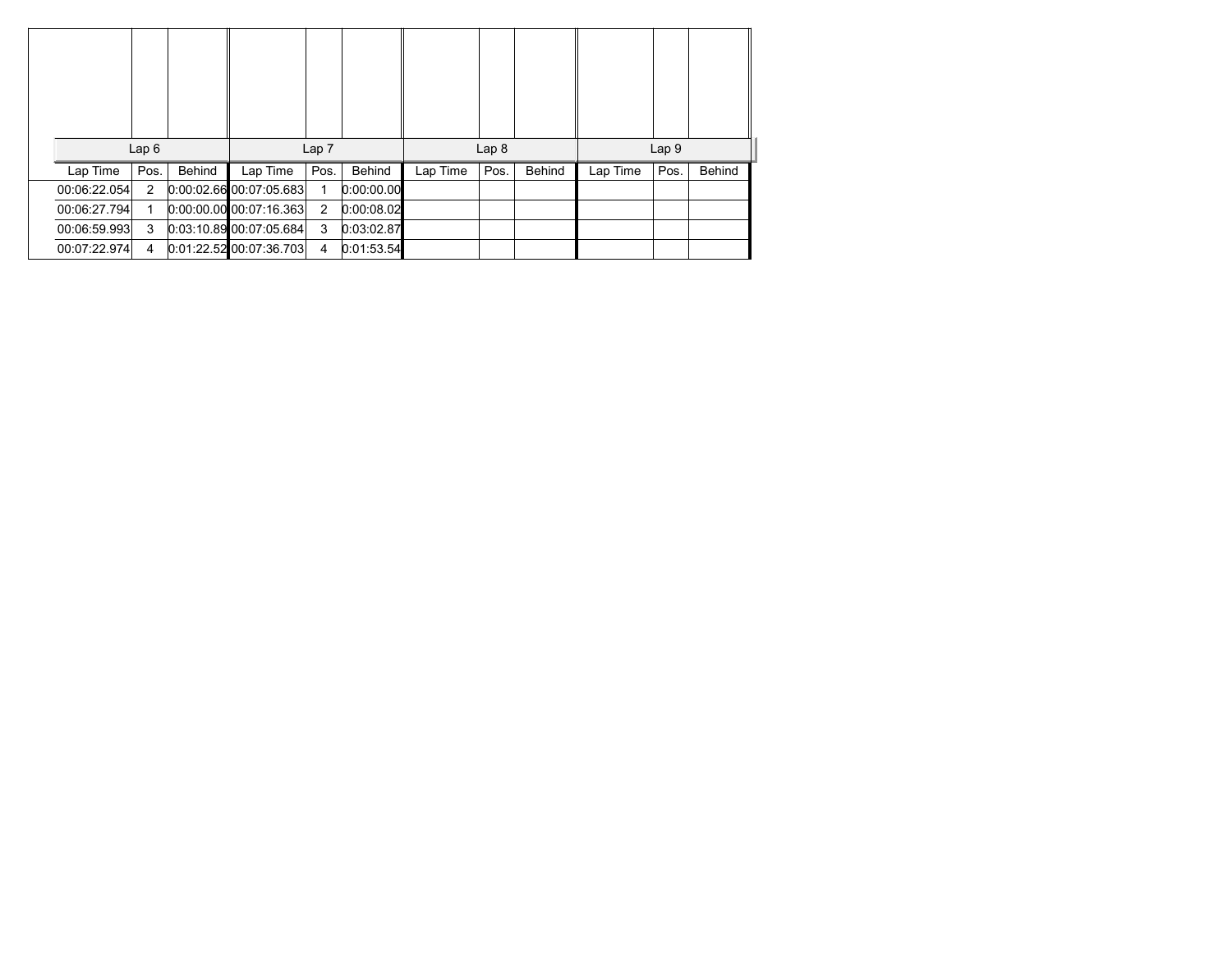|        | RD 3 BAR P RANCH INTERMEDIATE QUAD |     |            |                    |                  |        |                         |      |        |                                 |                  |        |                           |                  |        |                             |                  |            |
|--------|------------------------------------|-----|------------|--------------------|------------------|--------|-------------------------|------|--------|---------------------------------|------------------|--------|---------------------------|------------------|--------|-----------------------------|------------------|------------|
|        | <b>SPRINGVILLE, IN</b>             |     |            |                    |                  |        |                         |      |        |                                 |                  |        |                           |                  |        |                             |                  |            |
|        | May 29, 2022                       |     |            |                    |                  |        |                         |      |        |                                 |                  |        |                           |                  |        |                             |                  |            |
|        | 90 2-STROKE                        |     |            |                    |                  |        |                         |      |        |                                 |                  |        |                           |                  |        |                             |                  |            |
|        |                                    |     |            |                    | Lap <sub>1</sub> |        |                         | Lap2 |        |                                 | Lap <sub>3</sub> |        |                           | Lap <sub>4</sub> |        |                             | Lap <sub>5</sub> |            |
| Finish | Name                               | Nbr | Brand      | Lap Time $ Pos$ .  |                  | Behind | Lap Time                | Pos. | Behind | Lap Time                        | Pos.             | Behind | Lap Time                  | Pos.             | Behind | Lap Time                    | Pos.             | Behind     |
|        | ∥Colton Southern                   | 27  | <b>DRR</b> | $\ 00:01:54.924\ $ |                  |        | 0:00:00.00 00:06:21.024 |      |        | $[0:00:00.00]$ $[00:06:09.192]$ |                  |        | 0:00:00.00 00:06:40.574   |                  |        | $[0.00:00.00]$ 00:06:30.453 |                  | 0:00:00.00 |
|        | Joseph May                         | 112 | <b>DRR</b> | $\ 00:02:15.365\ $ |                  |        | 0.00.00.74 00.06.58.073 |      |        | 0:00:04.39 00:08:26.364         |                  |        | 0.01.38.7500.0710.203     |                  |        | $0.02:33.01$ 00:06:29.214   |                  | 0:03:43.05 |
| 3      | ∥Grant Hash                        | 5   | <b>DRR</b> | $\ 00:02:14.625\ $ |                  |        | 0.00.19.70 00.06.54.423 |      |        | $0:00:53.10$ 00:06:52.004       |                  |        | $0:01:35.91$ 00:06:15.943 |                  |        | $[0.01:11.28]$ 00:12:34.386 |                  | 0:03:32.16 |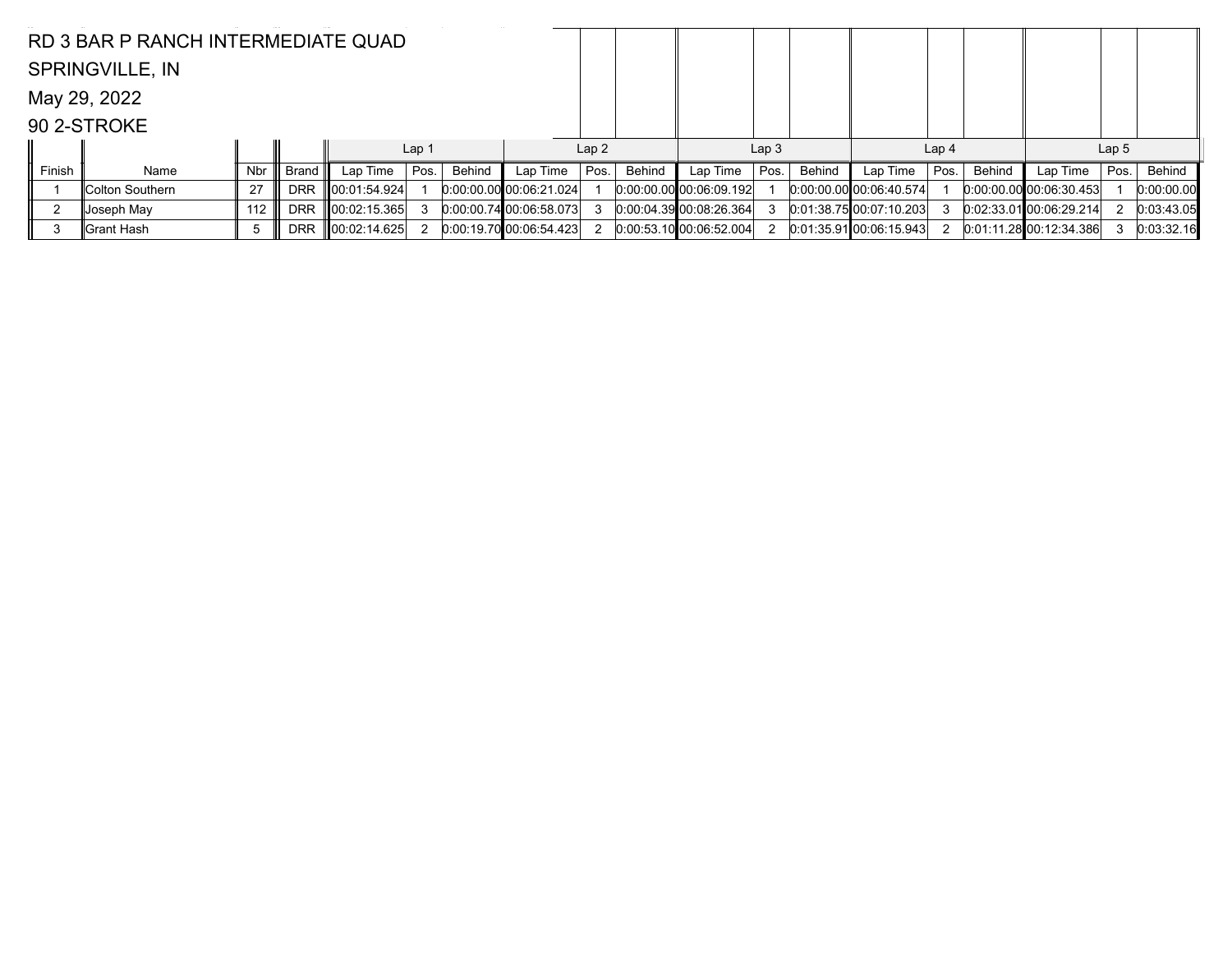|              | Lap6 |            |                             | Lap <sub>7</sub> |            |          | Lap <sub>8</sub> |        |          | Lap 9 |        |
|--------------|------|------------|-----------------------------|------------------|------------|----------|------------------|--------|----------|-------|--------|
| Lap Time     | Pos. | Behind     | Lap Time                    | Pos.             | Behind     | Lap Time | Pos.             | Behind | Lap Time | Pos.  | Behind |
| 00:06:29.753 | 1    |            | $[0.00.00.00]$ 00:07:43.044 |                  | 0:00:00.00 |          |                  |        |          |       |        |
| 00:06:21.293 | 2    |            | 0.03.34.59 00.10.54.615     | 2                | 0.06:46.16 |          |                  |        |          |       |        |
| 00:08:28.034 | 3    | 0:05:38.90 |                             |                  |            |          |                  |        |          |       |        |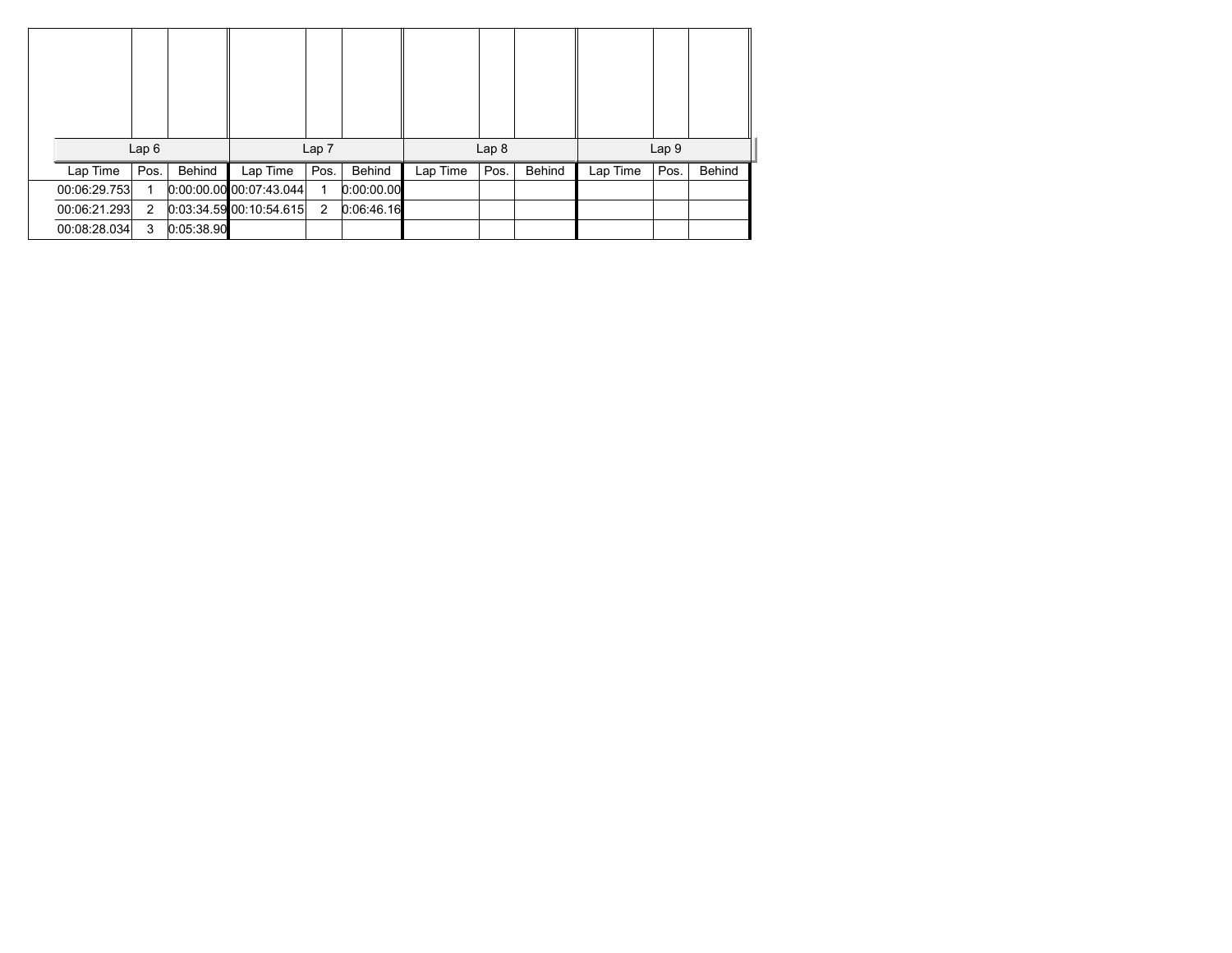|              | RD 3 BAR P RANCH INTERMEDIATE QUAD |     |            |                    |                  |        |                         |      |        |                           |      |                  |                        |      |                  |                         |      |            |
|--------------|------------------------------------|-----|------------|--------------------|------------------|--------|-------------------------|------|--------|---------------------------|------|------------------|------------------------|------|------------------|-------------------------|------|------------|
|              | <b>SPRINGVILLE, IN</b>             |     |            |                    |                  |        |                         |      |        |                           |      |                  |                        |      |                  |                         |      |            |
|              | May 29, 2022                       |     |            |                    |                  |        |                         |      |        |                           |      |                  |                        |      |                  |                         |      |            |
| <b>GIRLS</b> |                                    |     |            |                    |                  |        |                         |      |        |                           |      |                  |                        |      |                  |                         |      |            |
|              |                                    |     |            |                    | Lap <sub>1</sub> |        |                         |      |        | Lap <sub>3</sub>          |      | Lap <sub>4</sub> |                        |      | Lap <sub>5</sub> |                         |      |            |
| Finish       | Name                               | Nbr | Brand      | Lap Time           | Pos.             | Behind | Lap Time                | Pos. | Behind | Lap Time                  | Pos. | Behind           | Lap Time               | Pos. | <b>Behind</b>    | Lap Time                | Pos. | Behind     |
|              | ∥Farrah Dattilo                    | 395 | <b>YAM</b> | $\ 00:01:52.015\ $ |                  |        | 0.00.00.00 00.06.24.563 |      |        | $0:00:00.00$ 00:07:35.294 |      |                  | 0.00.00.0000000613.612 |      |                  | 0.00.00.00000005.59.043 |      | 0:00:00.00 |